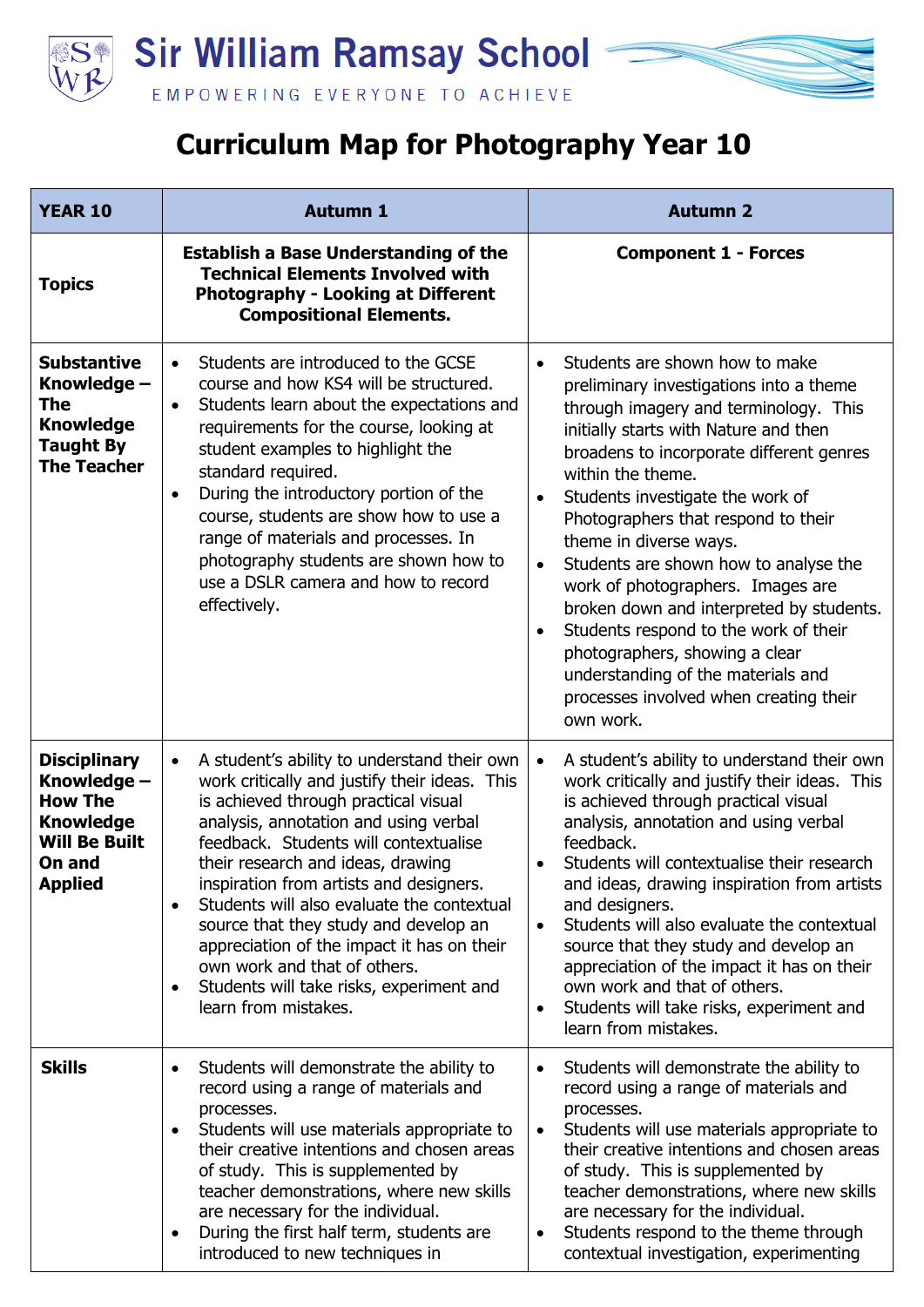|                                                    | Photography.<br>Students are introduced to the DSLR<br>camera and shown how to edit in<br>Photoshop.                                                                                                                                                                                                                                                                                                                                                                                                                                                                                                                                                                                                                                                                                                                                                                                                                                                                                                                                                                                                                                                                                                                                                                                                                                                                                                                                                                                                                                                               | with materials, recording and creating<br>outcomes.<br>Students understand how to make<br>$\bullet$<br>appropriate creative choices and how to<br>critically reflect on their decisions.                                                                                                                                                                                                                                                                                                                                                                                                                                                                                                                                                                                                                                                                                                                                                                                                                                                                                                                                                                                                                                                                                                                                                                                                                                                                                                                                                                                                                                                                                                                                  |
|----------------------------------------------------|--------------------------------------------------------------------------------------------------------------------------------------------------------------------------------------------------------------------------------------------------------------------------------------------------------------------------------------------------------------------------------------------------------------------------------------------------------------------------------------------------------------------------------------------------------------------------------------------------------------------------------------------------------------------------------------------------------------------------------------------------------------------------------------------------------------------------------------------------------------------------------------------------------------------------------------------------------------------------------------------------------------------------------------------------------------------------------------------------------------------------------------------------------------------------------------------------------------------------------------------------------------------------------------------------------------------------------------------------------------------------------------------------------------------------------------------------------------------------------------------------------------------------------------------------------------------|---------------------------------------------------------------------------------------------------------------------------------------------------------------------------------------------------------------------------------------------------------------------------------------------------------------------------------------------------------------------------------------------------------------------------------------------------------------------------------------------------------------------------------------------------------------------------------------------------------------------------------------------------------------------------------------------------------------------------------------------------------------------------------------------------------------------------------------------------------------------------------------------------------------------------------------------------------------------------------------------------------------------------------------------------------------------------------------------------------------------------------------------------------------------------------------------------------------------------------------------------------------------------------------------------------------------------------------------------------------------------------------------------------------------------------------------------------------------------------------------------------------------------------------------------------------------------------------------------------------------------------------------------------------------------------------------------------------------------|
| <b>Links To</b><br><b>Prior</b><br><b>Learning</b> | Use of literacy at KS3.<br>$\bullet$<br>Students will have previous experience of<br>Art at KS3<br>Understanding of the theme 'Forces' in<br>Photography.<br>Previous experience of recording and<br>establishing a body of work.                                                                                                                                                                                                                                                                                                                                                                                                                                                                                                                                                                                                                                                                                                                                                                                                                                                                                                                                                                                                                                                                                                                                                                                                                                                                                                                                  | Use of literacy at KS3.<br>$\bullet$<br>Students will have previous experience of<br>$\bullet$<br>Art at KS3<br>Understanding of the theme 'Forces' in<br>$\bullet$<br>Photography.<br>Previous experience of recording and<br>$\bullet$<br>establishing a body of work.                                                                                                                                                                                                                                                                                                                                                                                                                                                                                                                                                                                                                                                                                                                                                                                                                                                                                                                                                                                                                                                                                                                                                                                                                                                                                                                                                                                                                                                  |
| Literacy/<br><b>Numeracy</b>                       | During the first half term GCSE students<br>$\bullet$<br>use their established knowledge of the<br>formal elements and associated<br>terminology when communicating about<br>their work. In addition to their prior<br>understanding, students are introduced to<br>new terminology that needs to be<br>included in their written work. This is<br>subject specific and will include new<br>material and processes that they might<br>not have experienced at KS3.<br>Literacy resources are provided in each<br>$\bullet$<br>classroom with visual examples of key<br>words. Students are provided writing<br>frames and sentence starters to support<br>their writing. This will help them<br>communicate their thoughts about the<br>newly introduced processes.<br>Students continue to describe, relate,<br>analyse, interpret and evaluate work.<br>Students will need to have good time<br>management and understand how long<br>processes take for them to be completed<br>to an acceptable standard. This is<br>especially important in Photography,<br>where students will have to understand<br>shutter speed and the impact it can have<br>on an image.<br>Students will be required to correctly<br>measure and use space. This is especially<br>important when creating their response<br>pages and how they present their work.<br>Students will use different quantities of<br>materials and will have to understand the<br>impact of having too much or too little of<br>the medium. This is key when they are<br>using chemicals in Photography. | When responding to contextual sources,<br>$\bullet$<br>students use their prior knowledge of the<br>formal elements and associated<br>terminology to communicate about the<br>work of others. Students include their<br>own opinion and thoughts to show how<br>they are processing this information.<br>In addition to their prior understanding,<br>$\bullet$<br>students are introduced to new<br>terminology that needs to be included in<br>their written work. This is subject specific<br>and will include new material and<br>processes that are relevant to the<br>photographers they are studying.<br>Literacy resources are provided in each<br>$\bullet$<br>classroom with visual examples of key<br>words. Students are provided writing<br>frames and sentence starters to support<br>their writing and structure of analysis.<br>Students continue to describe, relate,<br>٠<br>analyse, interpret and evaluate work.<br>Key terminology should be used<br>$\bullet$<br>frequently in their writing. This should be<br>apparent when breaking down the work<br>of others or pieces that they have<br>created.<br>Students will need to have good time<br>$\bullet$<br>management and understand how long<br>processes take for them to be completed<br>to an acceptable standard.<br>Students will be required to correctly<br>$\bullet$<br>measure and use space. This is especially<br>important when creating their response<br>pages and how they present their work.<br>Students will use different quantities of<br>$\bullet$<br>materials and will have to understand the<br>impact of having too much or too little of<br>the medium. This is key when they are<br>using chemicals in Photography. |
| <b>Cross</b><br><b>Curricular</b>                  | Natural forms are researched at the start<br>$\bullet$<br>of Photography.<br>There are links with Biology and<br>$\bullet$<br>Geography around environmental issues.                                                                                                                                                                                                                                                                                                                                                                                                                                                                                                                                                                                                                                                                                                                                                                                                                                                                                                                                                                                                                                                                                                                                                                                                                                                                                                                                                                                               | Natural forms are researched at the start<br>$\bullet$<br>of Photography.<br>There are links with Biology and<br>$\bullet$<br>Geography around environmental issues.                                                                                                                                                                                                                                                                                                                                                                                                                                                                                                                                                                                                                                                                                                                                                                                                                                                                                                                                                                                                                                                                                                                                                                                                                                                                                                                                                                                                                                                                                                                                                      |
| <b>Assessment</b>                                  | The Assessment Objectives (AOs) are<br>٠<br>used to assess component 1.                                                                                                                                                                                                                                                                                                                                                                                                                                                                                                                                                                                                                                                                                                                                                                                                                                                                                                                                                                                                                                                                                                                                                                                                                                                                                                                                                                                                                                                                                            | The Assessment Objectives (AOs) are<br>$\bullet$<br>used to assess component 1.                                                                                                                                                                                                                                                                                                                                                                                                                                                                                                                                                                                                                                                                                                                                                                                                                                                                                                                                                                                                                                                                                                                                                                                                                                                                                                                                                                                                                                                                                                                                                                                                                                           |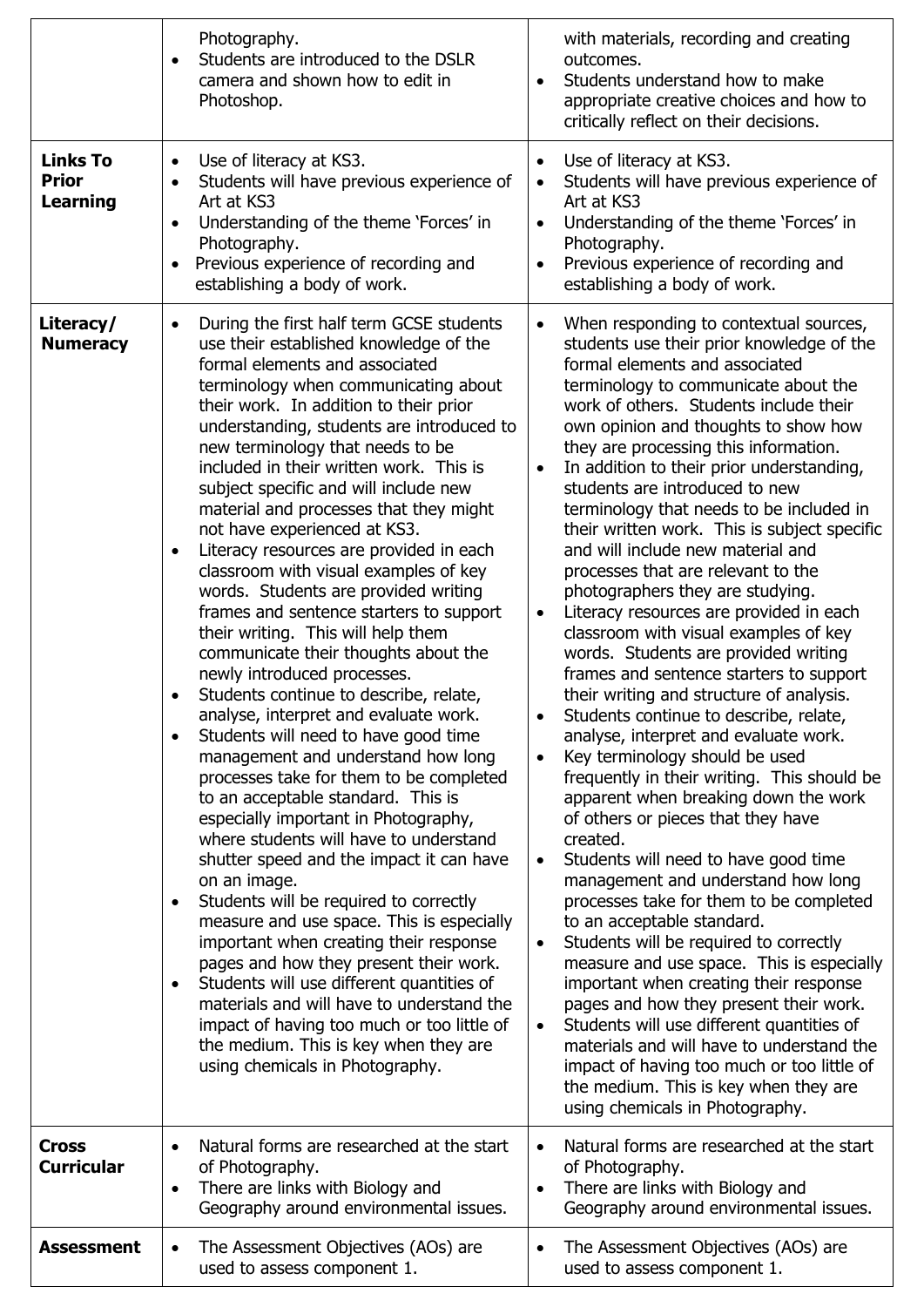|  | A01: Students are assessed against their<br>ability to develop investigations and<br>demonstrate critical understanding of<br>sources.<br>A02: Students are assessed against their<br>ability to refine work by exploring ideas,<br>selecting, and experimenting with<br>appropriate media, materials, techniques,<br>and processes.<br>A03: Students are assessed against their<br>$\bullet$<br>ability to record ideas, observations, and<br>insights relevant to intentions as their<br>work progresses.<br>A04: Students are assessed against their<br>$\bullet$<br>ability to present a personal and<br>meaningful response that realises<br>intentions and demonstrates<br>understanding of visual language.<br>Teacher feedback is ongoing for all<br>$\bullet$<br>coursework; this is through written or<br>verbal methods. | A01, A02 and A03 are appropriate at this<br>point in the course.<br>Teacher feedback is ongoing for all<br>coursework; this is through written or<br>verbal methods. |
|--|-------------------------------------------------------------------------------------------------------------------------------------------------------------------------------------------------------------------------------------------------------------------------------------------------------------------------------------------------------------------------------------------------------------------------------------------------------------------------------------------------------------------------------------------------------------------------------------------------------------------------------------------------------------------------------------------------------------------------------------------------------------------------------------------------------------------------------------|----------------------------------------------------------------------------------------------------------------------------------------------------------------------|
|--|-------------------------------------------------------------------------------------------------------------------------------------------------------------------------------------------------------------------------------------------------------------------------------------------------------------------------------------------------------------------------------------------------------------------------------------------------------------------------------------------------------------------------------------------------------------------------------------------------------------------------------------------------------------------------------------------------------------------------------------------------------------------------------------------------------------------------------------|----------------------------------------------------------------------------------------------------------------------------------------------------------------------|

| <b>YEAR 10</b>                                                                                                               | Spring 1 & 2<br>Summer 1 & 2                                                                                                                                                                                                                                                                                                                                                                                                                                                                                                                                                                                                                                                                                                                                                                                                                                                                                                                                                                                                                                                             |  |
|------------------------------------------------------------------------------------------------------------------------------|------------------------------------------------------------------------------------------------------------------------------------------------------------------------------------------------------------------------------------------------------------------------------------------------------------------------------------------------------------------------------------------------------------------------------------------------------------------------------------------------------------------------------------------------------------------------------------------------------------------------------------------------------------------------------------------------------------------------------------------------------------------------------------------------------------------------------------------------------------------------------------------------------------------------------------------------------------------------------------------------------------------------------------------------------------------------------------------|--|
| <b>Topics</b>                                                                                                                | <b>Component 1 - Forces</b>                                                                                                                                                                                                                                                                                                                                                                                                                                                                                                                                                                                                                                                                                                                                                                                                                                                                                                                                                                                                                                                              |  |
| <b>Substantive</b><br>Knowledge -<br><b>The</b><br><b>Knowledge</b><br><b>Taught By</b><br><b>The Teacher</b>                | Students investigate the work of Photographers that respond to their theme in diverse<br>$\bullet$<br>ways. During the remainder of the year students consider different ways of interpreting<br>their theme. This is achieved through investigation into different aspects such as<br>architecture, objects or portraiture.<br>Students continue to analyse the work of photographers. Images are broken down and<br>interpreted by students. Written communication will become more confident with frequent<br>use of key terminology.<br>Students respond to the work of their photographers. Showing a clear understanding of<br>$\bullet$<br>the materials and processes involved when creating their responses to the work of their<br>chosen artists.<br>Students learn to develop their own outcomes, starting at their initial ideas and developing<br>$\bullet$<br>concepts further through experimentation into materials and processes appropriate to<br>their project.<br>Students learn how to create outcomes that clearly reference their creative journey.<br>$\bullet$ |  |
| <b>Disciplinary</b><br>Knowledge -<br><b>How The</b><br><b>Knowledge</b><br><b>Will Be Built</b><br>On and<br><b>Applied</b> | Students respond to the theme through contextual investigation, experimenting with<br>$\bullet$<br>materials, recording and creating outcomes.<br>Projects will develop to incorporate different themes. This may include, portraiture,<br>$\bullet$<br>architecture, objects etc.<br>A student's ability to understand their own work critically and justify their ideas. This is<br>$\bullet$<br>achieved through practical visual analysis, annotation and using verbal feedback.<br>Students will contextualise their research and ideas, drawing inspiration from artists and<br>designers.<br>They will consider and develop original ideas from initiation to realisation.<br>$\bullet$<br>Students will analyse critically their own work and the work of others.<br>$\bullet$<br>They will learn to express individual thoughts and choices confidently.<br>$\bullet$<br>Students will take risks, experiment and learn from mistakes.<br>$\bullet$                                                                                                                             |  |
| <b>Skills</b>                                                                                                                | Students will demonstrate the ability to record using a range of materials and processes.<br>$\bullet$                                                                                                                                                                                                                                                                                                                                                                                                                                                                                                                                                                                                                                                                                                                                                                                                                                                                                                                                                                                   |  |